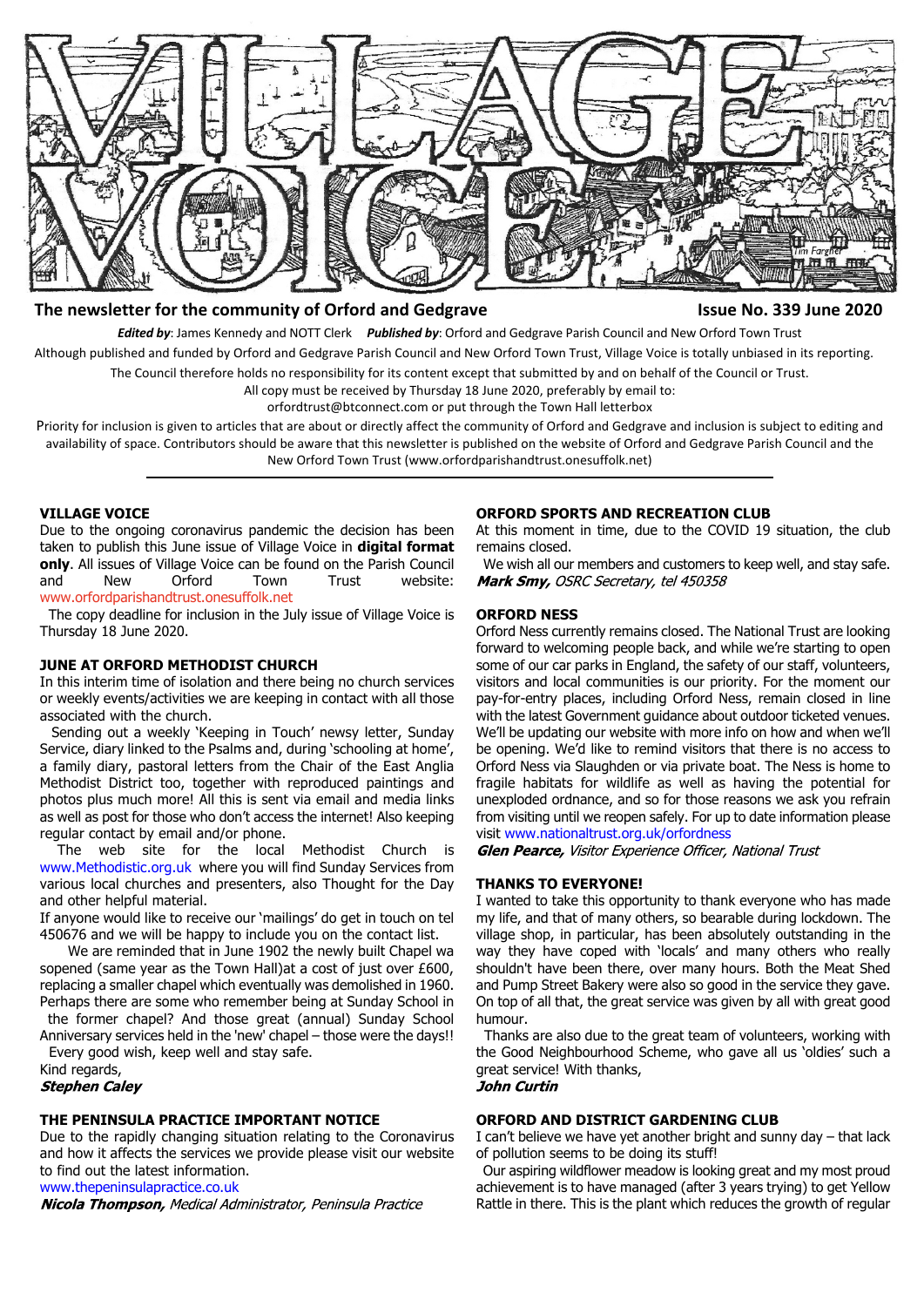grass to facilitate more native wildflowers to grow and thrive. Apparently once it takes hold it will spread. I think I have to thank Monty and Mark who gave our talk in the Gardening Club in March for their help and advice!! I know it's a long journey but we're getting there…

I see the Swifts arrived as promised on 7 May.

 I'm hoping everyone who reads this will have made some difference in their plots or gardens since last month and enjoyed the new learning too. It's great that the nurseries are beginning to open again just when we need to get a few more plants. I'm off to get:

• French beans and Runner beans

- Squashes
- Courgettes

• Cosmos and Nicotianas to fill the gaps

- and to still sow:
- Cornflowers
- Corncockle • More poppies
- Salad leaves
- Radishes
- Mange tout

 and you will have some favourites of your own and we can pretend it's still May!!

 Our Iris which have come from a range of sources, are beginning to come out and this reminds me we have Luci Skinner from Woottens on 5 November and hopefully a specialist from the Dahlia Society on 1 October. Fingers crossed.

 I'm sure you've all had lots of gardening related links and videos but here are a few that might interest you when the sun goes in and we get some rain:

[ngs.org.uk/ulting-wick-essex-a-garden-jewel](https://ngs.org.uk/ulting-wick-essex-a-garden-jewel/) where we were doing a visit next year in April 2021

 YouTube is great for tips and advice such as on creating a water feature and planting hanging baskets to growing fruit and vegetables from Alan Tichmarsh and Matt Jones.

Keeping gardening and keep safe.

Polly Sharkey, creativefutures98@btinternet.com 01394 450959

#### **SUDBOURNE HALL C.C. COVID-19 Update**

As you will all be aware no cricket has been possible this season so far. There is a slim chance that if we are allowed to start by 4 July or very soon after then, half a season would be possible, playing each team in the division just once. However, if we could not start until August then the league would organise a KO cup competition. Any delay beyond mid-August would mean that the season would be lost.

 Unfortunately, the club has still had to pay for insurances, water bills, machinery, pavilion and ground maintenance and affiliation fees etc. This will make a severe dent to the Club's finances. It would be much appreciated if our ball sponsors would still like to donate their £20 to help the Club out. Also, if our loyal vice presidents would like to make a donation, that would also be much appreciated. These donations can be made straight into the Club's bank account. Account No: 00155583 Sort Code: 30-99-85 or to Rob Jenkin or club treasurer David Foreman at

6 Potkins Lane, Orford. If you do transfer into the bank account then a text to 07928 325561 or an email to foreman867@aol.com would be useful so our treasurer can keep the accounts in order.

 It is also with regret that the club has decided to cancel this year's awards dinner scheduled for November.

 Best wishes to all our supporters, stay healthy and safe from all at S.H.C.C.<br>**David Foreman** 

#### **CHRISTMAS BAZAAR**

I know, I know, I can't be serious… but I am. I will be running the puzzle stall at the Christmas bazaar again this year (if there is not one I have room to store them for next year) and would like to ask if you could all consider donating any puzzles you are finished with to the stall to raise funds for the Church and Thomas Marshall fund. I am more than happy to store the puzzles if you want to be rid of them just ring me on 01394 459959 and we can arrange for collection or delivery. Hopefully there will be plenty as I am sure, like me, you have ordered puzzles to keep busy during the lockdown. The more the merrier! Thank you everyone.<br>**Sheila Stoker** 

#### **HUGH HOMAN**

Hugh Homan, who sadly died recently, aged 74, was for many years an active and effective contributor to Orford life. Of the many local issues and improvements that he was involved with, the setting up of the Orford & Gedgrave Housing Association was one of the most enduring. Hugh was instrumental, with others, in forming the Association in the late 1980s, negotiating its funding, and securing the purchase of the land at Peacocks Pyghtle, and the building of 12 houses that were then leased to local buyers on a shared-equity basis. Hugh was a distinguished and hard-working solicitor in a large City of London practice, but gave freely of his time and expertise to advise on all the legal aspects of the project, and to see it through to a successful conclusion. He served as Chairman of the Association until 1997, before moving to live in Wiltshire. These houses continue to be a source of affordable housing for people with local connections, and a lasting tribute to Hugh's selfless efforts on behalf of the local community.

### Geoffrey Smeed (Hon. Secretary, O.G.H.A.)

I was so sorry to learn that Hugh Homan had died recently. I first met him in the early 1980s in Orford. He was a very personable and charming man and a real asset to the community. He realised that there was a need for tennis courts in the village and set about finding the best place to locate them and to organise the fundraising for two courts. I remember discussion about whether they should be put down near the sailing club but eventually an agreement was made with the Parish Council to put them on the Recreation Ground. Together with Neville Walton and Jack Robinson all the plans were made and many local people donated towards the cause. They opened in 1987 and have been used by several generations of locals and holiday makers ever since. We tennis players have all had hours of pleasure over the past 33 years thanks to his tireless energy and dedication to improving Orford facilities. He will be greatly missed in the community.

Diana Grayburn